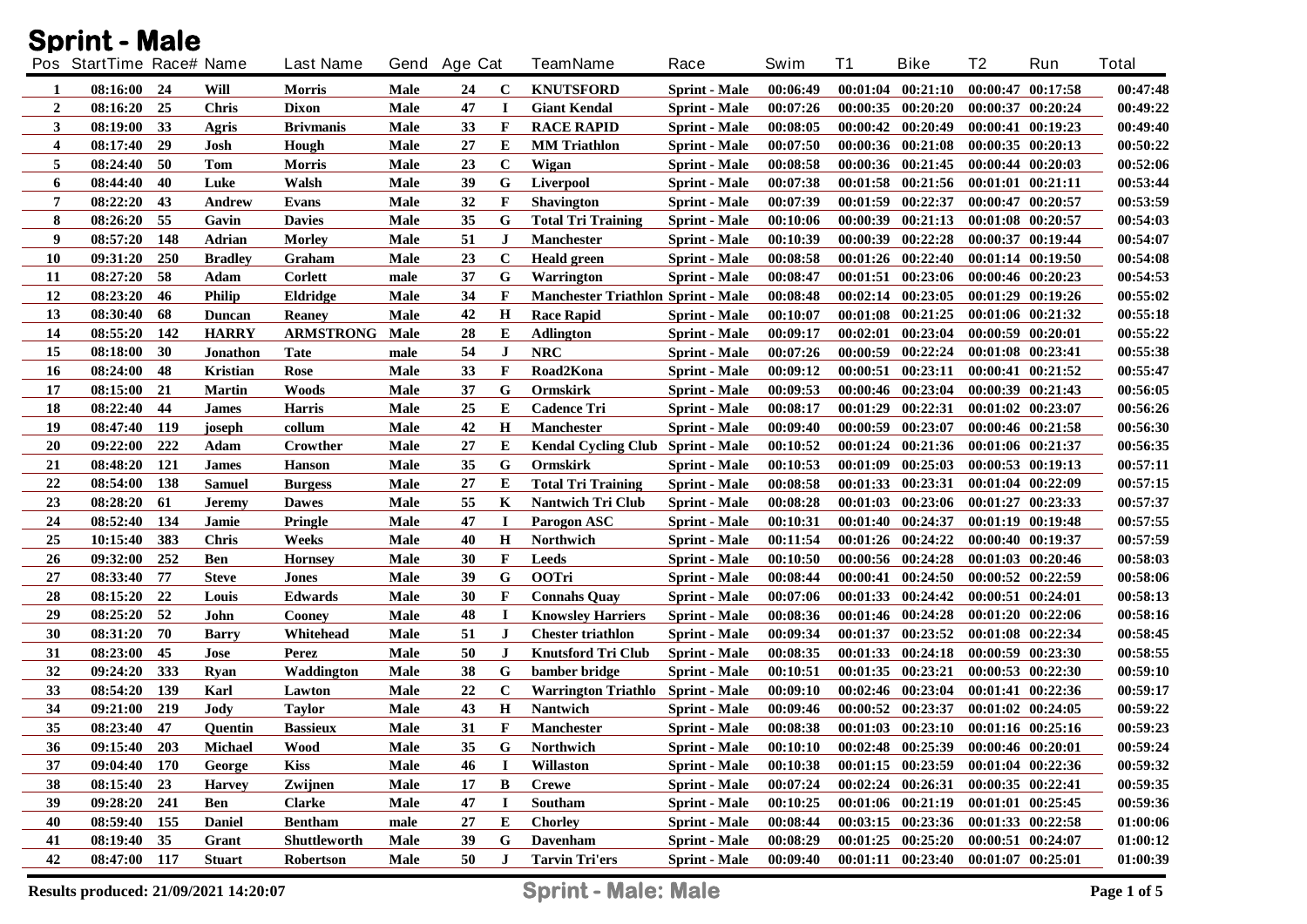|          | Pos StartTime Race# Name              |            |                  | <b>Last Name</b>       |              | Gend Age Cat |                   | <b>TeamName</b>                          | Race                                         | <b>Swim</b>          | <b>T1</b> | <b>Bike</b>                                 | T <sub>2</sub>        | Run                                    | <b>Total</b>         |
|----------|---------------------------------------|------------|------------------|------------------------|--------------|--------------|-------------------|------------------------------------------|----------------------------------------------|----------------------|-----------|---------------------------------------------|-----------------------|----------------------------------------|----------------------|
| 43       | 08:20:40                              | -38        | Andrew           | Denton                 | <b>Male</b>  | 58           | K                 | <b>Nantwich</b>                          | <b>Sprint - Male</b>                         | 00:10:09             |           | $00:00:50$ $00:24:19$                       |                       | 00:01:40 00:23:50                      | 01:00:48             |
| 44       | 09:09:40                              | 185        | Kieran           | <b>Hughes</b>          | <b>Male</b>  | 25           | Е                 | <b>Cronton</b>                           | <b>Sprint - Male</b>                         | 00:07:53             |           | $00:03:28$ $00:25:13$                       | 00:01:10 00:23:11     |                                        | 01:00:55             |
| 45       | 08:32:40                              | 74         | <b>Andrew</b>    | <b>Macarthur</b>       | Male         | 28           | E                 | Birmingham UK                            | <b>Sprint - Male</b>                         | 00:08:55             | 00:02:09  | 00:26:57                                    | 00:00:34 00:22:21     |                                        | 01:00:56             |
| 46       | 09:51:00                              | 309        | <b>Alexander</b> | <b>Garnett</b>         | <b>Male</b>  | 28           | E                 |                                          | <b>Sprint - Male</b>                         | 00:11:31             | 00:01:59  | 00:24:38                                    |                       | 00:01:08 00:21:40                      | 01:00:56             |
| 47       | 08:25:00                              | 51         | Gavin            | Lawrenson              | <b>Male</b>  | 50           | $\bf J$           |                                          | <b>Sprint - Male</b>                         | 00:10:59             |           | $00:00:45$ $00:25:03$                       |                       | 00:00:58 00:23:16                      | 01:01:01             |
| 48       | 08:29:20                              | 64         | <b>Patrick</b>   | Wright                 | <b>Male</b>  | 27           | E                 | <b>MANCHESTER</b>                        | <b>Sprint - Male</b>                         | 00:08:53             |           | $00:02:16$ $00:23:56$                       |                       | 00:01:17 00:24:49                      | 01:01:11             |
| 49       | 09:16:20                              | 205        | Jamie            | <b>Brooke</b>          | <b>Male</b>  | 37           | G                 |                                          | <b>Sprint - Male</b>                         | 00:11:48             |           | $00:01:19$ $00:25:21$                       |                       | 00:01:35 00:21:11                      | 01:01:14             |
| 50       | 08:25:00                              | 311        | <b>Stephen</b>   | <b>Shirley</b>         | <b>Male</b>  | 45           | $\bf{I}$          | <b>Wallasev</b>                          | <b>Sprint - Male</b>                         | 00:09:51             |           | 00:01:25 00:25:35                           |                       | 00:01:23 00:23:03                      | 01:01:17             |
| 51       | 09:23:00                              | 225        | <b>Martin</b>    | Ferguson               | Male         | 48           | $\bf I$           | <b>Team Hoppers Roller Sprint - Male</b> |                                              | 00:13:25             |           | $00:01:29$ $00:21:58$                       |                       | 00:01:01 00:23:25                      | 01:01:18             |
| 52       | 09:20:00                              | 216        | Ewen             | <b>Scott</b>           | Male         | 36           | G                 | Wick                                     | <b>Sprint - Male</b>                         | 00:10:39             |           | $00:01:59$ $00:23:10$                       |                       | 00:01:18 00:24:43                      | 01:01:49             |
| 53       | 09:33:40                              | 257        | <b>Mike</b>      | <b>Painter</b>         | male         | 39           | G                 | <b>Stafford</b>                          | <b>Sprint - Male</b>                         | 00:11:44             |           | 00:02:37 00:24:28                           |                       | 00:00:51 00:22:19                      | 01:01:59             |
| 54       | 08:58:20                              | 151        | <b>Matthew</b>   | <b>Scallan</b>         | Male         | 34           | $\mathbf{F}$      | <b>Salford</b>                           | <b>Sprint - Male</b>                         | 00:10:13             |           | 00:01:53 00:24:41                           |                       | 00:00:49 00:24:34                      | 01:02:10             |
| 55       | 09:03:00                              | 165        | Benjamin         | <b>Taylor</b>          | Male         | 46           | $\bf{I}$          | <b>Manchester</b>                        | <b>Sprint - Male</b>                         | 00:08:49             |           | 00:01:26 00:25:39                           |                       | 00:00:49 00:25:34                      | 01:02:17             |
| 56       | 09:15:20                              | 202        | Tom              | <b>Selby</b>           | Male         | 35           | G                 | <b>Nantwich</b>                          | <b>Sprint - Male</b>                         | 00:10:14             |           | 00:02:20 00:26:18                           |                       | $00:01:08$ $00:22:17$                  | 01:02:17             |
| 57       | 08:25:40                              | 53         | <b>Phil</b>      | <b>Hands</b>           | Male         | 59           | K                 | <b>Stoke-on-Trent</b>                    | <b>Sprint - Male</b>                         | 00:08:43             | 00:02:32  | 00:26:01                                    |                       | 00:00:45 00:24:18                      | 01:02:19             |
| 58       | 09:28:00                              | 240        | Alexander        | Fraser                 | <b>MALE</b>  | 17           | B                 |                                          | <b>Sprint - Male</b>                         | 00:09:50             | 00:01:07  | 00:25:33                                    |                       | 00:01:33 00:24:19                      | 01:02:22             |
| 59       | 08:34:20                              | 79         | <b>Robbie</b>    | <b>Dudley</b>          | Male         | 28           | Е                 | <b>Broughton</b>                         | <b>Sprint - Male</b>                         | 00:10:15             |           | 00:02:06 00:25:52                           |                       | 00:01:23 00:22:49                      | 01:02:25             |
| 60       | 09:18:00                              | 210        | Jon              | Hazel                  | Male         | 32           | $\mathbf{F}$      | <b>Hereford</b>                          | <b>Sprint - Male</b>                         | 00:11:15             |           | 00:01:46 00:26:29                           |                       | 00:01:28 00:21:27                      | 01:02:25             |
| 61       | 08:50:00                              | <b>126</b> | James            | Hindle                 | <b>MALE</b>  | 57           | K                 | <b>FITT</b>                              | <b>Sprint - Male</b>                         | 00:11:07             |           | $00:02:15$ $00:23:25$                       |                       | 00:01:33 00:24:11                      | 01:02:31             |
| 62       | 08:55:40                              | 143        | <b>Chris</b>     | <b>Brownlow</b>        | Male         | 24           | $\mathbf C$       | <b>Bolton</b>                            | <b>Sprint - Male</b>                         | 00:09:51             |           | $00:01:58$ $00:25:48$                       |                       | 00:01:34 00:23:45                      | 01:02:56             |
| 63       | 09:28:40                              | 242        | Christian        | Dove                   | Male         | 26           | Е                 | <b>Nottingham</b>                        | <b>Sprint - Male</b>                         | 00:08:38             | 00:02:04  | 00:25:07                                    |                       | 00:01:20 00:26:00                      | 01:03:09             |
| 64       | 08:20:00                              | 36         |                  | <b>JONATHANBRADLEY</b> | Male         | 54           | J                 | <b>Crewe</b>                             | <b>Sprint - Male</b>                         | 00:09:00             |           | $00:01:55$ $00:23:46$                       |                       | $00:01:15$ $00:27:20$                  | 01:03:16             |
| 65       | 08:27:00                              | 57         | Mark             | <b>Portas</b>          | Male         | 41           | $\mathbf H$       |                                          | <b>Sprint - Male</b>                         | 00:08:09             | 00:02:07  | 00:23:55                                    |                       | 00:01:50 00:27:26                      | 01:03:27             |
| 66       | 09:05:00                              | 171        | <b>Tony</b>      | Forster                | Male         |              |                   | <b>Malpas</b>                            | <b>Sprint - Male</b>                         | 00:12:00             |           | 00:01:05 00:27:26                           |                       | 00:00:58 00:21:59                      | 01:03:28             |
| 67       | 08:58:00                              | <b>150</b> | Sam              | <b>Brand</b>           | <b>Male</b>  | 30           | $\mathbf{F}$      | Rochdale                                 | <b>Sprint - Male</b>                         | 00:10:39             |           | 00:01:59 00:26:59                           |                       | 00:01:21 00:22:38                      | 01:03:36             |
| 68       | 08:53:00                              | 135        | <b>Nat</b>       | <b>Mellor-Pringle</b>  | Male         | 17           | B                 | Parogon ASC                              | <b>Sprint - Male</b>                         | 00:09:30             |           | 00:02:12 00:26:59                           |                       | 00:00:38 00:24:41                      | 01:04:00             |
| 69       | 08:49:20                              | 124        | Gary             | Keogh                  | <b>MALE</b>  | 34           | $\mathbf F$       |                                          | <b>Sprint - Male</b>                         | 00:09:35             |           | $00:02:50$ $00:27:01$                       |                       | 00:02:14 00:22:27                      | 01:04:07             |
| 70       | 08:52:00                              | 132        | Gabriel          | <b>Bastos</b>          | <b>Male</b>  | 26           | Е                 | <b>Mayckon Santos Asse Sprint - Male</b> |                                              | 00:09:26             |           | $00:01:12$ $00:25:38$                       |                       | 00:01:08 00:26:46                      | 01:04:10             |
| 71       | 09:05:40                              | 144        | Andy             | <b>Shearer</b>         | <b>Male</b>  | 26           | Е                 | <b>Chester</b>                           | <b>Sprint - Male</b>                         | 00:09:42             |           | 00:04:16 00:26:26                           |                       | $00:01:29$ $00:22:22$                  | 01:04:15             |
| 72       | 09:01:20                              | <b>160</b> | Kevin            | <b>Hawkins</b>         | Male         | 47           | $\bf{I}$          | <b>The Expendables</b>                   | <b>Sprint - Male</b>                         | 00:11:12             |           | $00:02:18$ $00:25:35$                       |                       | 00:01:23 00:23:50                      | 01:04:18             |
| 73       | 08:53:40                              | 137        | Adam             | <b>Hayward</b>         | <b>Male</b>  | 36           | G                 | <b>Team Maurice</b>                      | <b>Sprint - Male</b>                         | 00:09:55             | 00:02:14  | 00:26:51                                    |                       | 00:01:11 00:24:10                      | 01:04:21             |
| 74       | 09:00:40                              | 158        | David            | Kelly                  | <b>Male</b>  | 41           | $\mathbf H$       | <b>Newton le willows</b>                 | <b>Sprint - Male</b>                         | 00:10:24             |           | 00:01:43 00:25:06<br>$00:02:12$ $00:26:26$  |                       | 00:00:41 00:26:28                      | 01:04:22             |
| 75       | 08:47:20                              | 118        | Luke             | Finch<br>Moore         | Male         | 27<br>50     | Е                 | Manchester<br><b>Heswall</b>             | <b>Sprint - Male</b>                         | 00:10:11             |           | 00:01:36 00:27:00                           |                       | 00:00:57 00:24:43<br>00:01:05 00:24:41 | 01:04:29             |
| 76<br>77 | 09:18:20<br>08:50:20                  | 211<br>127 | Evan<br>Adam     |                        | Male         | 33           | J<br>$\mathbf{F}$ | <b>Bolton</b>                            | <b>Sprint - Male</b>                         | 00:10:21<br>00:10:11 |           | $00:03:13$ $00:28:51$                       | 00:01:31 00:20:59     |                                        | 01:04:43<br>01:04:45 |
| 78       | 09:21:40 214                          |            | <b>Martin</b>    | <b>Knowles</b>         | male         | 47           | $\mathbf{I}$      | Nantwich                                 | <b>Sprint - Male</b><br><b>Sprint - Male</b> | 00:14:39             |           | $00:02:11$ $00:24:06$ $00:00:45$ $00:23:12$ |                       |                                        | 01:04:53             |
| 79       | $09:20:20$ 217                        |            | Carl             | Packham<br>Jones       | Male<br>Male | 34           | F                 | <b>York Triathlon Club Sprint - Male</b> |                                              | 00:11:12             |           | $00:01:41$ $00:23:35$ $00:01:13$ $00:27:13$ |                       |                                        | 01:04:54             |
| 80       | 09:17:20 314                          |            | <b>Philip</b>    | <b>Hemsted</b>         | Male         | 60           | L                 | Warrington Triathlo Sprint - Male        |                                              | 00:09:56             |           | $00:02:33$ $00:25:38$                       | $00:01:10$ $00:25:40$ |                                        | 01:04:57             |
| 81       | 08:31:40 71                           |            | George           | Lipscomb               | Male         | 59           | K                 | Manchester Tri Club Sprint - Male        |                                              | 00:10:48             |           | $00:01:05$ $00:22:55$                       | $00:01:05$ $00:29:27$ |                                        | 01:05:20             |
| 82       | 08:58:40 152                          |            | Kenny            | <b>Boyd</b>            | Male         | 38           | G                 | <b>Wallasey</b>                          | <b>Sprint - Male</b>                         | 00:10:10             |           | $00:02:34$ $00:24:49$                       | 00:01:04 00:26:44     |                                        | 01:05:21             |
| 83       | $09:02:20$ 163                        |            | <b>Peter</b>     | <b>Stoddard</b>        | Male         | 47           | -1                | <b>The Expendables</b>                   | Sprint - Male                                | 00:12:54             |           | $00:02:29$ $00:25:34$                       | 00:00:50 00:23:41     |                                        | 01:05:28             |
| 84       | 08:51:20 130                          |            | Matt             | <b>Holmes</b>          | Male         | 30           | F                 | Leeds                                    | Sprint - Male                                | 00:09:27             |           | $00:01:54$ $00:26:46$                       | $00:01:20$ $00:26:01$ |                                        | 01:05:28             |
| 85       | 08:48:40 122                          |            | Andrew           | Moore                  | Male         | 50           | J                 | <b>Newton-Le-Willows</b>                 | <b>Sprint - Male</b>                         | 00:10:02             |           | $00:02:55$ $00:28:43$                       | 00:00:56 00:23:00     |                                        | 01:05:36             |
| 86       | 08:57:40 149                          |            | Graham           | Lee                    | Male         | 40           |                   | H Liverpool                              | <b>Sprint - Male</b>                         | 00:12:02             |           | $00:01:32$ $00:26:53$                       | 00:00:32 00:24:49     |                                        | 01:05:48             |
|          |                                       |            |                  |                        |              |              |                   | <b>Sprint - Male: Male</b>               |                                              |                      |           |                                             |                       |                                        |                      |
|          | Results produced: 21/09/2021 14:20:07 |            |                  |                        |              |              |                   |                                          |                                              |                      |           |                                             |                       |                                        | Page 2 of 5          |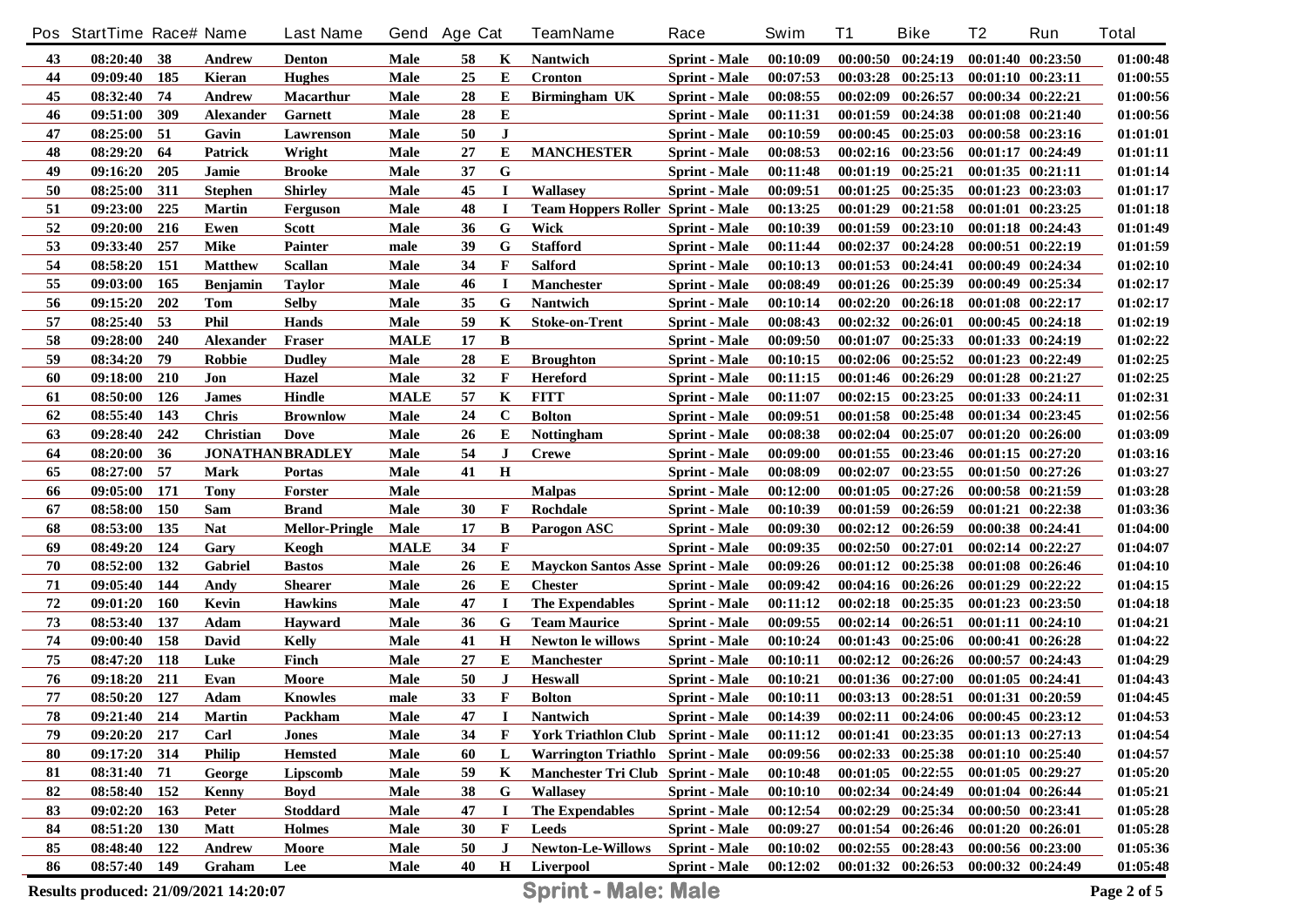|            | Pos StartTime Race# Name              |            |                            | <b>Last Name</b> |             | Gend Age Cat |              | <b>TeamName</b>                             | Race                 | Swim     | <b>T1</b> | <b>Bike</b>                                 | T <sub>2</sub>        | Run                   | <b>Total</b> |
|------------|---------------------------------------|------------|----------------------------|------------------|-------------|--------------|--------------|---------------------------------------------|----------------------|----------|-----------|---------------------------------------------|-----------------------|-----------------------|--------------|
| 87         | 08:21:00                              | 39         | david                      | brackenridge     | Male        | 56           | К            | west vorkshire                              | <b>Sprint - Male</b> | 00:09:36 |           | $00:01:43$ $00:25:46$                       | $00:01:29$ $00:27:21$ |                       | 01:05:55     |
| 88         | 09:14:40                              | <b>200</b> | huw                        | masson           | <b>Male</b> | 43           | $\mathbf H$  | <b>Halifax</b>                              | <b>Sprint</b> - Male | 00:11:27 | 00:03:39  | 00:26:08                                    | 00:01:24 00:23:18     |                       | 01:05:56     |
| 89         | 08:52:20                              | 133        | <b>Simon</b>               | <b>Oakes</b>     | <b>Male</b> | 41           | $\mathbf H$  | <b>Newcastle Tri Club</b>                   | <b>Sprint - Male</b> | 00:10:35 | 00:03:01  | 00:27:16                                    | 00:02:08 00:23:19     |                       | 01:06:19     |
| 90         | 08:18:20                              | 31         | David                      | <b>Nuttall</b>   | <b>Male</b> | 41           | $\mathbf H$  | <b>Bolton</b>                               | <b>Sprint - Male</b> | 00:06:46 | 00:02:34  | 00:28:28                                    | $00:01:01$ $00:27:32$ |                       | 01:06:21     |
| 91         | 08:24:20                              | 49         | Tom                        | Booth            | <b>Male</b> | 33           | F            | <b>Nantwich</b>                             | <b>Sprint - Male</b> | 00:07:56 |           | 00:02:18 00:28:27                           |                       | 00:00:46 00:26:56     | 01:06:23     |
| 92         | 09:27:00                              | 237        | Paul                       | Latham           | <b>Male</b> | 37           | G            | <b>Nantwich Tri Club</b>                    | <b>Sprint - Male</b> | 00:12:10 | 00:02:59  | 00:26:19                                    |                       | 00:01:06 00:23:51     | 01:06:25     |
| 93         | 09:07:20                              | 178        | <b>IAN</b>                 | Scott            | male        | 40           | $\mathbf H$  | <b>Alsager</b>                              | <b>Sprint - Male</b> | 00:11:57 | 00:03:12  | 00:26:35                                    | 00:01:38 00:23:24     |                       | 01:06:46     |
| 94         | 09:06:40                              | 147        | <b>Rob</b>                 | <b>Shearer</b>   | Male        | 27           | Е            | <b>Chester</b>                              | <b>Sprint - Male</b> | 00:09:11 | 00:03:22  | 00:27:05                                    |                       | 00:01:16 00:25:53     | 01:06:47     |
| 95         | 08:53:20                              | 136        | <b>Michael</b>             | <b>Smith</b>     | Male        | 49           | $\bf{I}$     | <b>Smiling Tri</b>                          | <b>Sprint - Male</b> | 00:13:22 | 00:01:34  | 00:23:20                                    |                       | 00:01:10 00:27:24     | 01:06:50     |
| 96         | 08:46:20                              | 115        | Jordan                     | <b>Taylor</b>    | Male        | 31           | $\mathbf{F}$ | <b>COLT</b>                                 | <b>Sprint - Male</b> | 00:09:15 | 00:01:21  | 00:27:57                                    |                       | 00:01:09 00:27:09     | 01:06:51     |
| 97         | 08:26:40                              | 56         | Gary                       | Cookson          | Male        | 46           | $\bf{I}$     | <b>WINSFORD</b>                             | <b>Sprint - Male</b> | 00:10:06 |           | 00:01:55 00:26:27                           |                       | 00:01:36 00:26:48     | 01:06:52     |
| 98         | 08:21:40                              | 41         | <b>Daniel</b>              | Jones            | <b>MALE</b> | 38           | G            |                                             | <b>Sprint - Male</b> | 00:11:57 | 00:01:40  | 00:26:28                                    |                       | $00:01:07$ $00:25:43$ | 01:06:55     |
| 99         | 09:34:00                              | 258        | <b>Daniel</b>              | <b>Steel</b>     | male        | 26           | E            | Leeds                                       | <b>Sprint - Male</b> | 00:13:48 | 00:02:53  | 00:26:06                                    |                       | 00:00:42 00:23:38     | 01:07:07     |
| 100        | 09:01:40                              | -161       | Mark                       | <b>Fletcher</b>  | Male        | 46           | $\bf{I}$     | <b>The Expendables</b>                      | <b>Sprint - Male</b> | 00:12:40 | 00:01:57  | 00:26:13                                    |                       | 00:01:08 00:25:11     | 01:07:09     |
| 101        | 09:18:40                              | 212        | James                      | <b>Shaw</b>      | Male        | 48           | I            | Lymm                                        | <b>Sprint - Male</b> | 00:11:40 | 00:02:11  | 00:26:48                                    |                       | 00:01:56 00:24:37     | 01:07:12     |
| 102        | 09:49:20                              | 304        | Jake                       | Hill             | <b>MALE</b> | 25           | Е            | You can't hurt me                           | <b>Sprint - Male</b> | 00:11:55 | 00:02:04  | 00:26:57                                    |                       | 00:00:36 00:25:44     | 01:07:16     |
| 103        | 09:03:40                              | -167       | Anthony                    | Ashworth         | Male        | 51           | J            | <b>Stockport</b>                            | <b>Sprint - Male</b> | 00:10:50 | 00:02:58  | 00:27:04                                    |                       | 00:01:56 00:24:35     | 01:07:23     |
| 104        | 09:00:20                              | 157        | <b>Laurence</b>            | Edwards          | Male        | 58           | K            | <b>Newcastle (Staffs) Tri Sprint - Male</b> |                      | 00:10:51 | 00:03:59  | 00:26:49                                    |                       | $00:02:49$ $00:23:12$ | 01:07:40     |
| 105        | 09:24:00                              | 228        | Warwick                    | Ashburner        | Male        | 30           | F            | <b>Much Hoole</b>                           | <b>Sprint - Male</b> | 00:11:33 | 00:02:25  | 00:26:14                                    |                       | 00:01:30 00:26:12     | 01:07:54     |
| 106        | 08:26:00                              | 54         | <b>Robert</b>              | Worthington      | Male        | 63           | L            | <b>Nantwich</b>                             | <b>Sprint - Male</b> | 00:09:02 | 00:01:17  | 00:26:59                                    |                       | 00:01:10 00:29:27     | 01:07:55     |
| 107        | 08:59:00                              | 154        | <b>Michael</b>             | <b>Morris</b>    | Male        | 31           | $\mathbf F$  | <b>Rode Heath</b>                           | <b>Sprint - Male</b> | 00:11:09 | 00:01:34  | 00:28:30                                    |                       | 00:01:48 00:24:55     | 01:07:56     |
| 108        | 09:20:40                              | 218        | <b>Rob</b>                 | <b>Evanson</b>   | Male        | 43           | $\mathbf H$  |                                             | <b>Sprint - Male</b> | 00:12:33 |           | $00:02:40$ $00:27:50$                       |                       | 00:01:15 00:23:41     | 01:07:59     |
| 109        | 09:08:00                              | <b>180</b> | <b>Rik</b>                 | <b>Milne</b>     | Male        | 49           | I            | <b>Barnton</b>                              | <b>Sprint - Male</b> | 00:11:51 |           | 00:02:16 00:26:47                           |                       | 00:01:37 00:25:35     | 01:08:06     |
| 110        | 09:00:00                              | 60         | <b>Neil</b>                | Worden           | Male        | 45           | $\bf I$      | <b>Northwich</b>                            | <b>Sprint - Male</b> | 00:11:59 | 00:02:32  | 00:29:04                                    |                       | 00:02:15 00:22:20     | 01:08:10     |
| <b>111</b> | 09:19:40                              | 215        | Jim                        | Anderson         | Male        | 61           | L            | Prenton                                     | <b>Sprint - Male</b> | 00:10:53 | 00:01:39  | 00:26:35                                    |                       | 00:01:30 00:28:01     | 01:08:38     |
| 112        | 09:27:20                              | 238        | Jamie                      | Twist            | Male        | 24           | $\mathbf C$  | <b>Widnes</b>                               | <b>Sprint - Male</b> | 00:12:22 | 00:01:40  | 00:26:58                                    |                       | 00:01:12 00:26:31     | 01:08:43     |
| 113        | 09:39:00                              | 273        | Keiron                     | Gavaghan         | Male        | 39           | G            | <b>Batley</b>                               | <b>Sprint - Male</b> | 00:12:07 | 00:02:17  | 00:23:32                                    |                       | 00:01:26 00:29:23     | 01:08:45     |
| 114        | 09:29:40                              | 245        | <b>James</b>               | <b>Knowles</b>   | Male        | 41           | $\mathbf H$  |                                             | <b>Sprint - Male</b> | 00:10:59 | 00:02:16  | 00:26:24                                    |                       | 00:01:48 00:27:27     | 01:08:54     |
| 115        | 09:37:00                              | 267        | <b>Dominic</b>             | <b>Carroll</b>   | Male        | 51           | J            | Rochdale Triathlon C Sprint - Male          |                      | 00:13:47 | 00:03:48  | 00:26:08                                    |                       | $00:02:21$ $00:22:53$ | 01:08:57     |
| 116        | 09:32:20                              | 315        | <b>Iggy</b>                | <b>Burrows</b>   | male        | 17           | B            |                                             | <b>Sprint - Male</b> | 00:12:14 | 00:02:03  | 00:31:51                                    |                       | 00:00:36 00:22:14     | 01:08:58     |
| 117        | 09:26:00                              | 234        | <b>Neil</b>                | Crowden          | Male        | 50           | J            | Mersey tri                                  | <b>Sprint - Male</b> | 00:13:08 | 00:01:52  | 00:27:17                                    |                       | 00:00:39 00:26:04     | 01:09:00     |
| 118        | 09:16:00                              | 197        | <b>Mark</b>                | <b>Berentzen</b> | <b>Male</b> | 59           | K            | <b>Cheadle</b>                              | <b>Sprint</b> - Male | 00:13:19 | 00:02:12  | 00:27:12                                    |                       | 00:01:34 00:24:45     | 01:09:02     |
| 119        | 09:31:00                              | 233        | <b>Christopher O'Toole</b> |                  | <b>Male</b> | 35           | G            | London                                      | <b>Sprint - Male</b> | 00:10:49 | 00:09:05  | 00:28:07                                    |                       | 00:00:39 00:20:23     | 01:09:03     |
| <b>120</b> | 09:21:20                              | 220        | <b>Chris</b>               | Gibson           | <b>Male</b> | 26           | E            | <b>Stockport</b>                            | <b>Sprint</b> - Male | 00:11:41 | 00:01:09  | 00:31:07                                    | 00:01:09              | 00:24:01              | 01:09:07     |
| 121        | 09:04:00                              | 168        | <b>Mark</b>                | <b>Higginson</b> | Male        | 46           | $\bf{I}$     | <b>Stoke-on-Trent</b>                       | <b>Sprint - Male</b> | 00:10:23 |           | $00:02:06$ $00:26:50$                       | $00:01:40$ $00:28:10$ |                       | 01:09:09     |
| 122        | 09:38:40 272                          |            | Mike                       | <b>Burr</b>      | Male        | 30           | F            | <b>Cancer Research UK Sprint - Male</b>     |                      | 00:12:01 |           | 00:03:19 00:28:16 00:01:27 00:24:06         |                       |                       | 01:09:09     |
| 123        | $09:12:20$ 193                        |            | Paul                       | Adey             | Male        | 49           | I            | Sandbach                                    | Sprint - Male        | 00:11:35 |           | $00:04:13$ $00:27:51$ $00:00:49$ $00:24:55$ |                       |                       | 01:09:23     |
| 124        | 09:42:00                              | 282        | John                       | <b>Bassett</b>   | <b>Male</b> | 56           | K            | <b>Prenton</b>                              | <b>Sprint - Male</b> | 00:14:04 |           | $00:02:59$ $00:26:52$                       | $00:02:27$ $00:23:01$ |                       | 01:09:23     |
| 125        | $09:44:40$ 290                        |            | Jon                        | <b>Chambers</b>  | Male        | 34           | F            | Winsford                                    | Sprint - Male        | 00:11:30 |           | $00:02:36$ $00:27:15$                       | $00:01:02$ $00:27:08$ |                       | 01:09:31     |
| 126        | 09:39:40 275                          |            | <b>Daniel</b>              | <b>Hancock</b>   | Male        | 28           | E            | <b>Alsager</b>                              | <b>Sprint - Male</b> | 00:10:36 |           | $00:02:59$ $00:31:08$                       | $00:00:42$ $00:24:15$ |                       | 01:09:40     |
| 127        | 09:42:40 284                          |            | Karl                       | <b>Denson</b>    | <b>Male</b> | 41           | $\mathbf H$  | Sandbach                                    | Sprint - Male        | 00:12:13 |           | $00:03:01$ $00:28:03$                       | 00:01:05 00:25:38     |                       | 01:10:00     |
| 128        | 09:42:20 283                          |            | Eric                       | <b>Burton</b>    | Male        | 62           | L            | Rawtenstall                                 | Sprint - Male        | 00:12:28 |           | 00:03:34 00:28:37                           | $00:00:55$ $00:24:31$ |                       | 01:10:05     |
| 129        | 08:16:40 26                           |            | <b>Matthew</b>             | Lomax            | male        | 27           | Е            | <b>Salford</b>                              | Sprint - Male        | 00:10:10 |           | $00:02:40$ $00:27:53$                       | 00:01:10 00:28:16     |                       | 01:10:09     |
| <b>130</b> | 09:17:00 207                          |            | Craig                      | Pritchard        | male        | 36           | G            | <b>Total Tri Training</b>                   | <b>Sprint - Male</b> | 00:10:23 |           | 00:02:56 00:25:33 00:01:11 00:30:11         |                       |                       | 01:10:14     |
|            | Results produced: 21/09/2021 14:20:07 |            |                            |                  |             |              |              | <b>Sprint - Male: Male</b>                  |                      |          |           |                                             |                       |                       | Page 3 of 5  |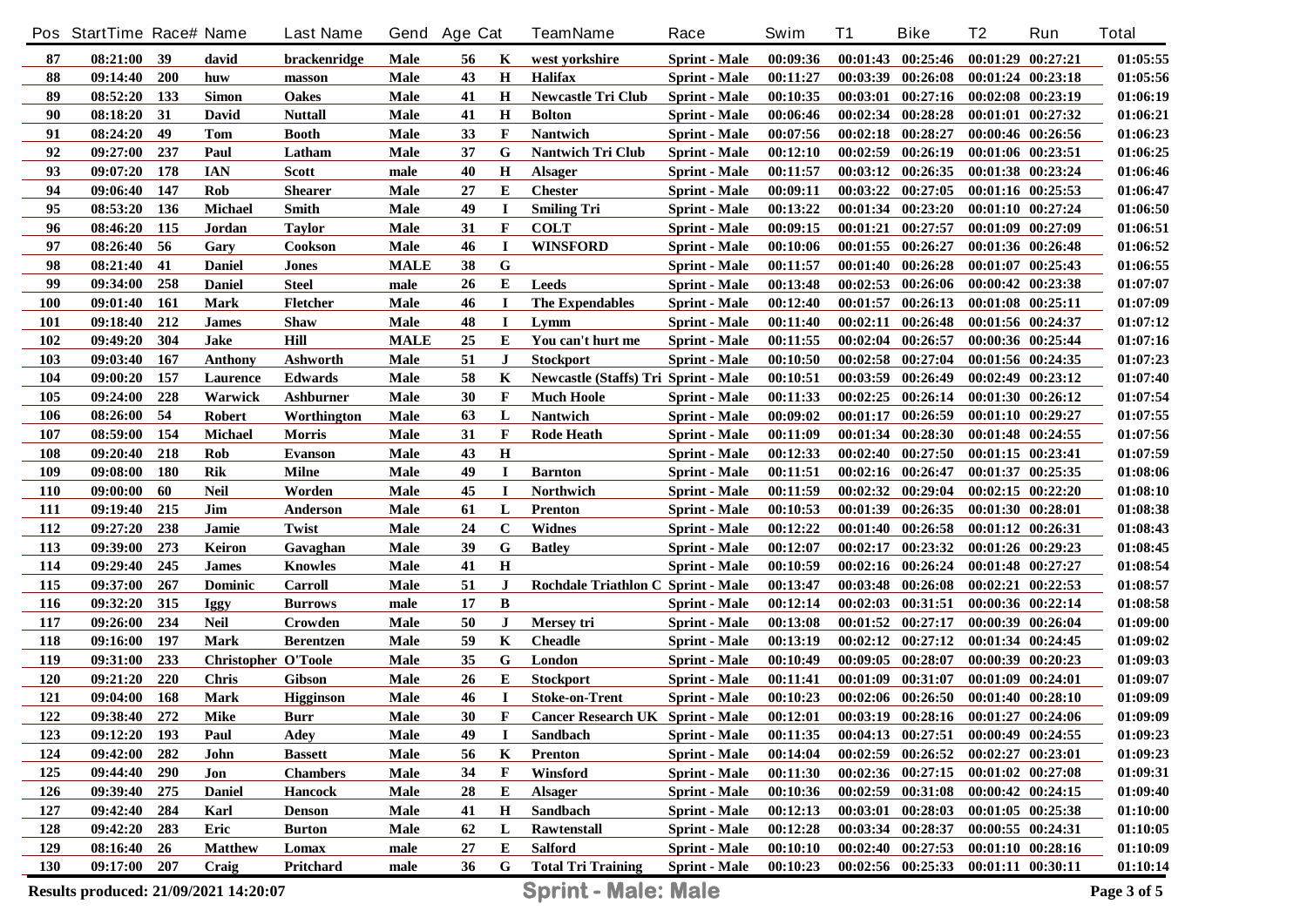|            | Pos StartTime Race# Name              |       |                         | <b>Last Name</b>    |             | Gend Age Cat |              | <b>TeamName</b>                           | Race                 | Swim     | <b>T1</b> | <b>Bike</b>                         | T2                    | Run                   | <b>Total</b> |
|------------|---------------------------------------|-------|-------------------------|---------------------|-------------|--------------|--------------|-------------------------------------------|----------------------|----------|-----------|-------------------------------------|-----------------------|-----------------------|--------------|
| 131        | 09:19:00                              | 213   | James                   | <b>Huxley</b>       | <b>Male</b> | 31           | F            | Middlewich                                | <b>Sprint - Male</b> | 00:13:11 |           | $00:03:21$ $00:28:30$               |                       | 00:00:58 00:24:18     | 01:10:18     |
| 132        | 08:49:00                              | 123   | David                   | <b>Howells</b>      | <b>MALE</b> | 41           | $\mathbf H$  |                                           | <b>Sprint - Male</b> | 00:13:28 |           | 00:01:39 00:27:24                   |                       | 00:02:14 00:25:35     | 01:10:20     |
| 133        | 09:47:40                              | 299   | Jamie                   | Cartwright          | <b>MALE</b> | 42           | $\mathbf H$  |                                           | <b>Sprint - Male</b> | 00:10:24 |           | 00:02:26 00:29:47                   |                       | 00:00:59 00:26:51     | 01:10:27     |
| 134        | 09:50:20                              | 307   | ryan                    | williams            | male        | 27           | Е            | duddon                                    | <b>Sprint - Male</b> | 00:12:08 | 00:02:39  | 00:27:28                            |                       | 00:01:34 00:26:39     | 01:10:28     |
| 135        | 08:51:00                              | 129   | James                   | Yeoman              | Male        | 34           | F            | <b>Liverpool</b>                          | <b>Sprint - Male</b> | 00:09:41 |           | 00:03:58 00:27:17                   |                       | 00:01:33 00:28:14     | 01:10:43     |
| 136        | 09:13:00                              | 195   | Paul                    | <b>Titterton</b>    | Male        | 53           | J            | Winsford                                  | <b>Sprint - Male</b> | 00:12:55 |           | 00:04:36 00:23:45                   | 00:01:59 00:27:31     |                       | 01:10:46     |
| 137        | 09:25:00                              | 231   | David                   | Loughlin            | Male        | 54           | J            | <b>Uppermill</b>                          | <b>Sprint - Male</b> | 00:12:12 |           | 00:02:31 00:27:51                   |                       | $00:01:02$ $00:27:13$ | 01:10:49     |
| 138        | 08:33:00                              | 75    | <b>Steven</b>           | Cockburn            | Male        | 34           | F            | Winsford                                  | <b>Sprint - Male</b> | 00:09:02 |           | 00:01:37 00:25:46                   |                       | 00:01:06 00:33:21     | 01:10:52     |
| 139        | 09:41:00                              | 279   | Adam                    | Poolford            | Male        | 34           | $\mathbf{F}$ | <b>Macclesfield</b>                       | <b>Sprint - Male</b> | 00:11:59 | 00:03:03  | 00:30:55                            |                       | $00:00:42$ $00:24:15$ | 01:10:54     |
| 140        | 09:11:00                              | 189   | Gareth                  | <b>Jones</b>        | Male        | 37           | G            |                                           | <b>Sprint - Male</b> | 00:13:46 | 00:03:37  | 00:27:41                            |                       | 00:01:13 00:24:49     | 01:11:06     |
| 141        | 09:36:00                              | 264   | Benjamin                | Wellington          | Male        | 27           | Е            | Wakefield                                 | <b>Sprint - Male</b> | 00:11:53 | 00:02:52  | 00:30:03                            |                       | 00:01:58 00:24:21     | 01:11:07     |
| 142        | 09:22:20                              | 223   | Joe                     | <b>Sparrow</b>      | Male        | 42           | $\mathbf H$  | <b>Stockport</b>                          | <b>Sprint - Male</b> | 00:10:38 | 00:03:09  | 00:26:27                            |                       | 00:01:36 00:29:19     | 01:11:09     |
| 143        | 09:30:00                              | 246   | <b>Phil</b>             | Parr                | Male        | 48           | $\bf{I}$     | <b>Chester</b>                            | <b>Sprint - Male</b> | 00:12:42 | 00:02:39  | 00:25:04                            |                       | 00:01:56 00:28:49     | 01:11:10     |
| 144        | 09:23:20                              | 226   | Paul                    | <b>Hamilton</b>     | Male        | 46           | $\bf{I}$     | Warrington Tri Club Sprint - Male         |                      | 00:09:22 | 00:03:19  | 00:25:23                            |                       | 00:01:58 00:31:11     | 01:11:13     |
| 145        | 09:29:20                              | 244   | <b>Michael</b>          | <b>Ollier</b>       | Male        | 29           | E            | <b>Cadence Tri</b>                        | <b>Sprint</b> - Male | 00:14:01 |           | $00:02:53$ $00:27:08$               |                       | 00:01:54 00:25:19     | 01:11:15     |
| 146        | 09:34:20                              | 259   | <b>Jake</b>             | <b>Hanwell</b>      | male        | 27           | Е            | <b>Leeds</b>                              | <b>Sprint</b> - Male | 00:11:01 | 00:02:27  | 00:30:50                            |                       | 00:00:41 00:26:41     | 01:11:40     |
| 147        | 09:35:20                              | 262   | <b>Stephen</b>          | <b>Jones</b>        | Male        | 40           | $\mathbf H$  | <b>Thurnby</b>                            | <b>Sprint - Male</b> | 00:11:59 | 00:03:47  | 00:29:59                            |                       | 00:02:45 00:23:41     | 01:12:11     |
| 148        | 09:03:20                              | 166   | Mark                    | <b>Harrison</b>     | Male        | 57           | K            | <b>Manchester</b>                         | <b>Sprint</b> - Male | 00:12:13 | 00:02:07  | 00:30:09                            |                       | 00:01:43 00:26:28     | 01:12:40     |
| 149        | 09:04:20                              | 169   | Ray                     | <b>Brown</b>        | Male        | 56           | K            | <b>Staffs</b>                             | <b>Sprint</b> - Male | 00:09:45 | 00:03:20  | 00:05:21                            |                       | 00:25:48 00:28:30     | 01:12:44     |
| 150        | 08:31:00                              | 69    | David                   | <b>Reid</b>         | Male        | 51           | J            | <b>South Cheshire Triat Sprint - Male</b> |                      | 00:10:08 | 00:02:11  | 00:29:39                            |                       | 00:01:21 00:29:26     | 01:12:45     |
| 151        | 09:14:20                              | 199   | Jim                     | Fenton              | Male        | 58           | K            | <b>Flint</b>                              | <b>Sprint</b> - Male | 00:12:21 | 00:03:00  | 00:25:21                            |                       | 00:01:32 00:30:45     | 01:12:59     |
| 152        | 09:06:00                              | 146   | <b>Noel</b>             | <b>Shearer</b>      | Male        | 60           | L            | <b>Chester</b>                            | <b>Sprint - Male</b> | 00:12:50 | 00:03:28  | 00:29:42                            |                       | 00:01:00 00:26:06     | 01:13:06     |
| 153        | 08:34:00                              | 78    | mark                    | bickerton           | Male        | 50           | J            |                                           | <b>Sprint</b> - Male | 00:14:14 |           | $00:00:58$ $00:29:10$               |                       | 00:01:31 00:27:14     | 01:13:07     |
| 154        | 09:43:40                              | 287   | <b>Dainis</b>           | Lelis               | Male        | 39           | G            | <b>West Bromwich</b>                      | <b>Sprint</b> - Male | 00:10:44 | 00:01:49  | 00:32:26                            |                       | 00:01:35 00:26:47     | 01:13:21     |
| 155        | 09:31:40                              | 251   | Edward                  | <b>Salter</b>       | Male        | 34           | $\mathbf{F}$ | <b>High Peak</b>                          | <b>Sprint - Male</b> | 00:12:17 |           | 00:02:46 00:30:27                   |                       | 00:01:45 00:26:34     | 01:13:49     |
| 156        | 09:38:20                              | 271   | <b>Neil</b>             | <b>Earnshaw</b>     | Male        | 40           | H            | Cancer Research UK Sprint - Male          |                      | 00:12:11 |           | 00:02:28 00:31:49                   |                       | 00:01:44 00:25:44     | 01:13:56     |
| 157        | 09:40:00                              | 261   | Cai                     | <b>Brockley</b>     | <b>Male</b> | 36           | G            | <b>Denbigh</b>                            | <b>Sprint</b> - Male | 00:14:00 | 00:03:49  | 00:29:07                            |                       | 00:00:48 00:26:24     | 01:14:08     |
| 158        | 09:50:40                              | 308   | David                   | <b>Molyneux</b>     | Male        | 56           | K            |                                           | <b>Sprint - Male</b> | 00:12:21 |           | 00:02:32 00:27:17                   |                       | 00:00:51 00:31:07     | 01:14:08     |
| 159        | 09:45:00                              | 291   | <b>Neil</b>             | warburton           | <b>Male</b> | 46           | I            | <b>Bolton</b>                             | <b>Sprint - Male</b> | 00:15:06 | 00:03:54  | 00:25:19                            |                       | 00:01:40 00:28:12     | 01:14:11     |
| <b>160</b> | 09:52:00                              | 312   | David                   | <b>Janes</b>        | <b>Male</b> | 35           | G            | Road2Kona                                 | <b>Sprint - Male</b> | 00:12:02 | 00:02:31  | 00:30:48                            |                       | 00:00:56 00:28:11     | 01:14:28     |
| 161        | 09:05:20                              | 172   | Craig                   | <b>Elkerton</b>     | Male        | 50           | J            | Wirral                                    | <b>Sprint</b> - Male | 00:13:42 |           | 00:03:35 00:31:42                   |                       | 00:00:40 00:25:11     | 01:14:50     |
| 162        | 09:33:00                              | 255   | <b>Jacques</b>          | <b>Thompson</b>     | male        | 27           | Е            | <b>Leeds</b>                              | <b>Sprint</b> - Male | 00:15:57 |           | 00:04:24 00:29:24                   |                       | 00:00:36 00:24:31     | 01:14:52     |
| 163        | 10:03:00                              | 297   | Joel                    | <b>Stephens</b>     | Male        | 28           | Е            | Wrexham                                   | <b>Sprint - Male</b> | 00:15:04 |           | 00:03:33 00:26:20                   |                       | 00:01:42 00:28:16     | 01:14:55     |
| 164        | 09:23:40                              | 227   | <b>Trevor</b>           | <b>Taylor</b>       | Male        | 50           | $\bf J$      | <b>Cancer Research UK Sprint - Male</b>   |                      | 00:12:42 | 00:02:27  | 00:26:30                            |                       | 00:01:21 00:31:55     | 01:14:55     |
| 165        | 09:52:20                              | 313   | <b>Andrew Jameseith</b> |                     | <b>Male</b> | 29           | ${\bf E}$    |                                           | Sprint - Male        | 00:15:17 |           | $00:04:59$ $00:27:23$               |                       | 00:00:40 00:26:43     | 01:15:02     |
| 166        | 09:30:40                              | 248   | Gabriel                 | Goldring            | Male        | 24           | $\mathbf{C}$ | <b>Cancer Research UK Sprint - Male</b>   |                      | 00:12:22 |           | 00:01:24 00:26:44 00:01:19 00:33:16 |                       |                       | 01:15:05     |
| 168        | 09:41:40                              | 281   | <b>Nathan</b>           | <b>Haslam</b>       | Male        | 19           | B            |                                           | <b>Sprint</b> - Male | 00:15:47 |           | $00:03:46$ $00:28:27$               | $00:01:24$ $00:25:42$ |                       | 01:15:06     |
| 167        | 09:22:40                              | 204   | <b>STEPHEN</b>          | <b>SCANLON</b>      | Male        | 42           | $\bf H$      | <b>Stafford</b>                           | <b>Sprint - Male</b> | 00:12:00 |           | $00:03:58$ $00:28:15$               | $00:01:51$ $00:29:02$ |                       | 01:15:06     |
| 169        | 09:29:00                              | 243   | Tim                     | Richardson          | Male        | 56           | K            | <b>Eskilstuna</b>                         | <b>Sprint - Male</b> | 00:09:48 |           | $00:05:41$ $00:29:04$               | 00:00:53 00:29:50     |                       | 01:15:16     |
| 170        | 09:44:00                              | 288   | David                   | <b>Tranter</b>      | Male        | 34           | F            | Wigan                                     | <b>Sprint - Male</b> | 00:17:09 |           | $00:04:50$ $00:28:51$               | $00:02:09$ $00:22:20$ |                       | 01:15:19     |
| 171        | 09:40:20                              | 277   | <b>Thomas</b>           | Lee                 | Male        | 33           | F            | <b>Heaton</b> chapel                      | <b>Sprint - Male</b> | 00:11:27 |           | $00:02:18$ $00:30:34$               | 00:00:47 00:30:38     |                       | 01:15:44     |
| 172        | 09:02:40                              | - 164 | Anthony                 | <b>Pickard-Rose</b> | Male        | 46           |              | <b>Expendables</b>                        | <b>Sprint - Male</b> | 00:16:15 |           | $00:00:01$ $00:31:07$               |                       | 00:01:01 00:27:39     | 01:16:03     |
| 173        | 10:01:00                              | 289   | Jed                     | Winstanley          | Male        | 25           | Е            | Wigan                                     | <b>Sprint - Male</b> | 00:12:04 |           | $00:04:59$ $00:32:26$               | 00:01:01 00:25:40     |                       | 01:16:10     |
| 174        | 09:06:20 175                          |       | <b>Simon</b>            | <b>Buxton</b>       | Male        | 54           | J            | Northwich                                 | <b>Sprint - Male</b> | 00:12:07 |           | $00:02:58$ $00:28:44$               | 00:01:45 00:30:49     |                       | 01:16:23     |
|            | Results produced: 21/09/2021 14:20:07 |       |                         |                     |             |              |              | <b>Sprint - Male: Male</b>                |                      |          |           |                                     |                       |                       | Page 4 of 5  |